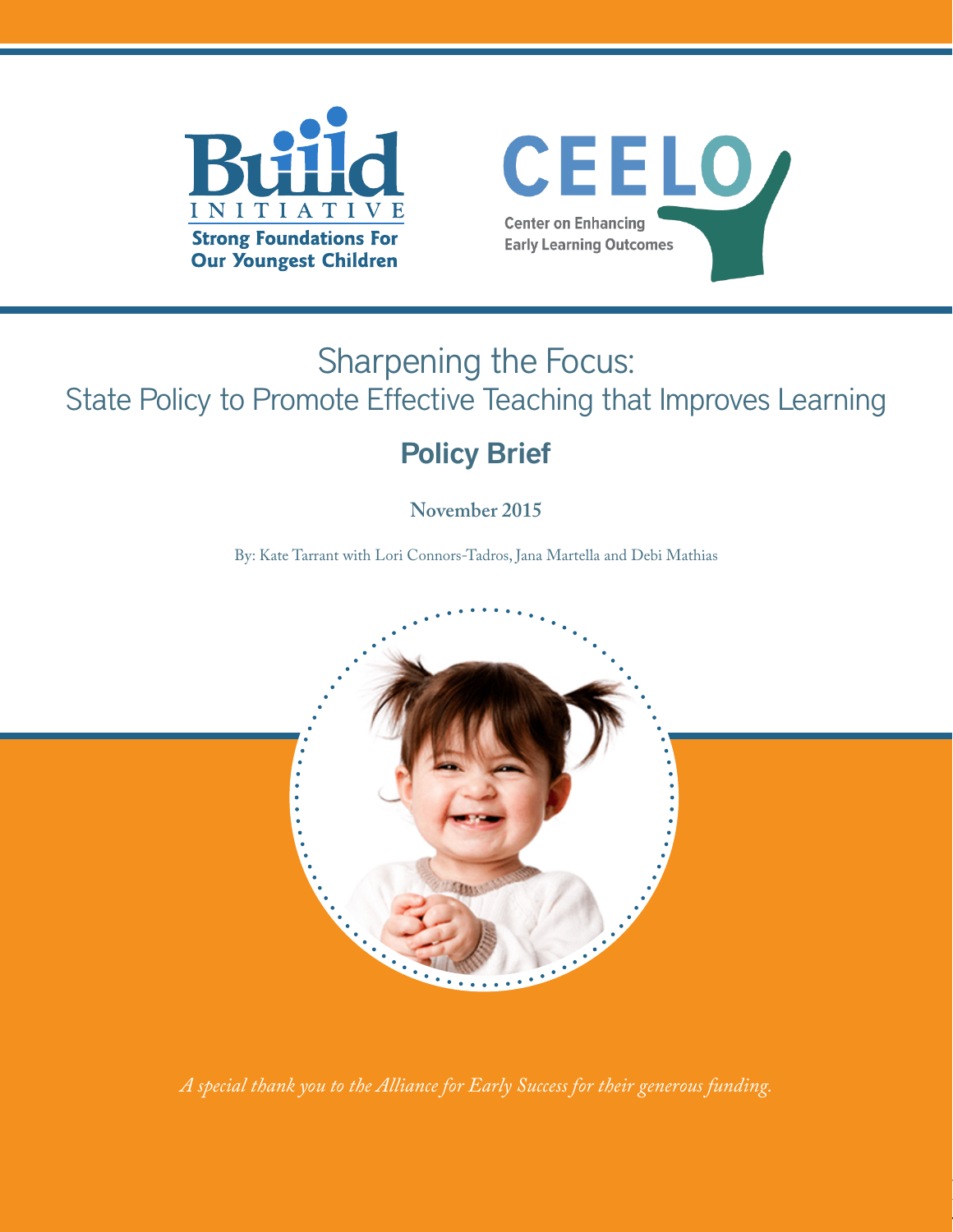

*BUILD was founded by the members of the Early Childhood Funders Collaborative and is staffed by a team of early childhood experts and experienced leaders.*

### About BUILD

BUILD supports the people who set policies, provide services and advocate for children from birth to age five.

Taking a systems approach, BUILD partners with state leaders working in early learning, health/ mental health/nutrition, and family support and engagement. BUILD provides guidance, leadership training and capacity building.

BUILD also acts as a network that convenes state and community leaders, online and in-person, to share best practices, resources and strategies, with a focus on integrating family and child-serving systems, advancing quality and racial equity. BUILD leverages 50-state learning to provide customized technical assistance that is designed to meet the unique needs of states and communities.

### Why it Matters

With increasing evidence from brain science, we know that the first five years of a child's life set the foundation for all future growth and development. We also know that investments in early childhood enable increased health, school readiness, and ultimately, the ability to be a part of an educated workforce critical for our future prosperity. Creating effective early childhood systems in states and in communities is the only way to ensure the healthy growth and development of each and every child.

### Addressing Racial Disparities

Today, race and place are predictive of children's healthy development and for success in school and life. To address these disparities, systems-building work at all levels can be neither "colorblind" nor passive. It must intentionally level the playing field in terms of power so that public action, allocation of resources, and oversight are shared responsibilities of a representative leadership. In BUILD's systems work, all actions are assessed to ensure impact is equitable for children and families of diverse racial, ethnic, cultural, and linguistic backgrounds and for families of diverse socio-economic status.

#### Work with BUILD

With a staff of seasoned experts including researchers and evaluators, BUILD provides customized and targeted technical assistance, financial support and professional development opportunities to early childhood leaders in the public sector and the private advocacy and foundation community.

For additional information, go to [www.buildinitiative.org](http://www.buildinitiative.org) or contact Susan Hibbard, Executive Director, at [info@buildinitiative.org](mailto:info%40buildinitiative.org?subject=).



#### About Center on Enhancing Early Learning Outcomes

One of 22 Comprehensive Centers funded by the U.S. Department of Education's Office of Elementary and Secondary Education, the Center on Enhancing Early Learning Outcomes (CEELO) will strengthen the capacity of State Education Agencies (SEAs) to lead sustained improvements in early learning opportunities and outcomes. CEELO will work in partnership with SEAs, state and local early childhood leaders, and other federal and national technical assistance (TA) providers to promote innovation and accountability. The National Institute for Early Education Research (NIEER) is the lead organization operating CEELO in partnership with Education Development Center, Inc. (EDC), and the Council of Chief State School Officers (CCSSO).

*This document was originally produced in partnership by the Build Initiative and the Center on Enhancing Early Learning Outcomes which is funded by*  the U.S. Department of Education under cooperative agreement number S283B120054. The content does not necessarily reflect the position or policy of *the Department of Education, nor does mention or visual representation of trade names, commercial products, or organizations imply endorsement by the federal government.*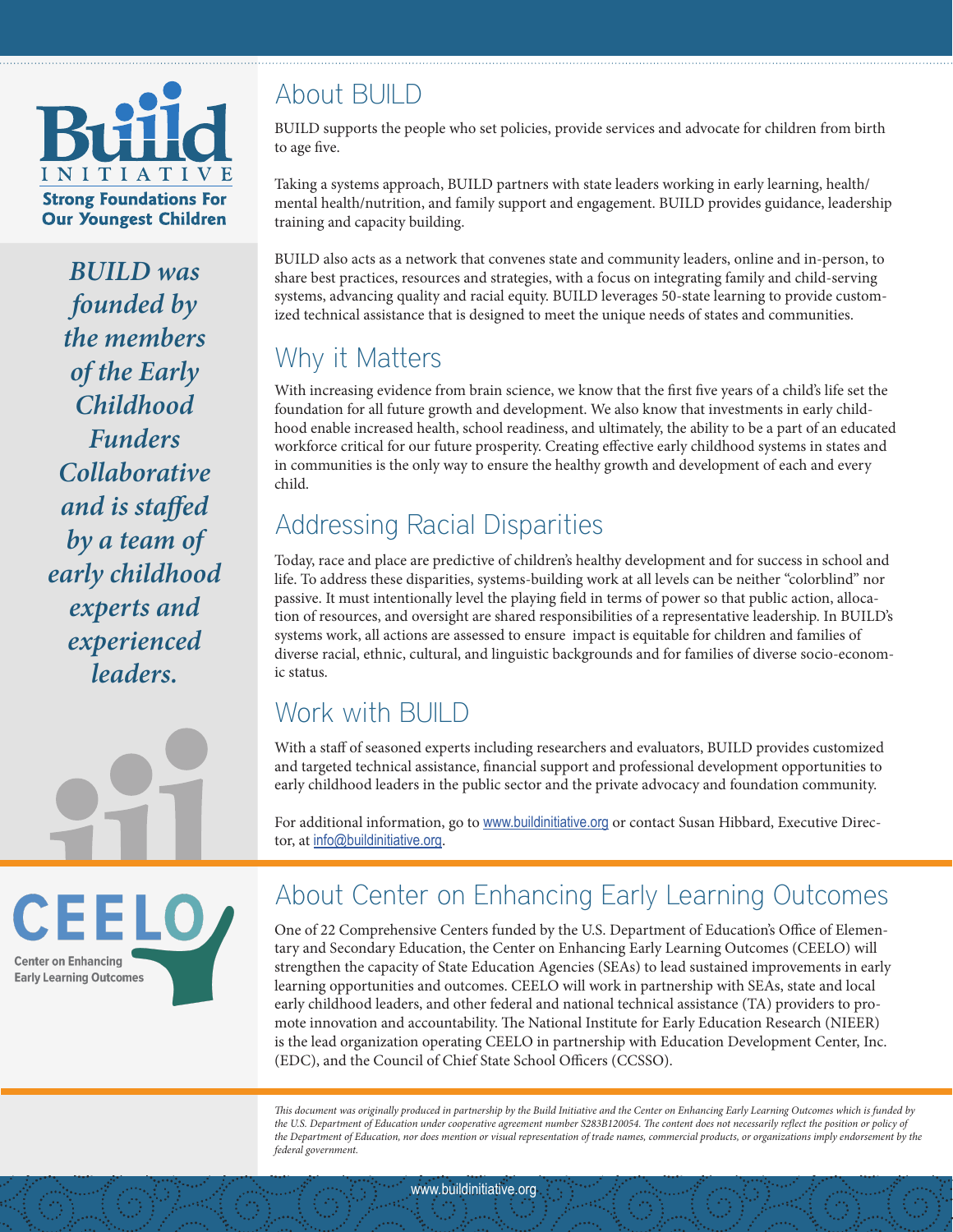#### I. The Purpose: What We Are Doing and Why

The BUILD Initiative (BUILD) and The Center on Enhancing Early Learning Outcomes (CEELO) support state policymakers to implement early learning and development policies, programs, and practices that improve outcomes for all young children. Together we have engaged in a project to strengthen policy that promotes effective early childhood teaching and learning for each and every child from birth through third grade.

The imperative to examine and strengthen the policies that aim to improve teaching quality comes from increasingly rigorous expectations for early childhood educators<sup>1</sup> to enhance children's development in order to reap the benefits of early childhood investments. Most stakeholders agree that children thrive when they have high-quality learning environments and educators who use developmentally and culturally responsive practice that nurtures children's critical thinking skills, curiosity, compassion, and creativity. Many early childhood educators are not equipped and supported to implement these practices and too many young children receive inadequate early education (Nores & Barnett, 2014).<sup>2</sup> To address this gap between policy and practice, policymakers must sharpen their focus on selected, proven professional learning and accountability policies.

This project is a collaborative effort of our organizations and selected state leaders and national experts. Our goal is to facilitate joint problem solving for stakeholders who have the responsibility to guide early childhood policy in their states. Over the past year, we have convened leaders to provide ideas, best practices, and resources that will inform "what" policies most effectively advance teaching quality and "how" those policies and programs can be implemented to support great teaching and learning.



#### II. Our Focus: Professional Development and Accountability Policies

As BUILD and CEELO engaged a diverse group of partners to consider the policies that can have a significant impact on children's development, we set the stage with Linda Darling-Hammond's (2012) definition of teaching quality:

*Teaching quality refers to strong instruction that enables a wide range of students to learn. Teaching quality is in part a function of teacher quality—teachers' knowledge, skills, and dispositions—but it is also strongly influenced by the context of instruction: the curriculum and assessment system; the "fit" between teachers' qualifications and what they are asked to teach; and teaching conditions, such as time, class size, facilities, and materials. (p. 3)3* 

In early childhood education, *strong instruction* nurtures children's love of learning through a balance of child-initiated play and teacher-guided hands-on experience; it is highly intentional, responsive, and developmentally, individually, linguistically and culturally appropriate. Importantly, Darling-Hammond's definition of teaching quality extends beyond the individual educators' characteristics to include the teaching and learning environment. It encompasses the context of instruction, the school and early childhood program organizational conditions, and the community of families and educators that create the early childhood program's culture.

Based on deep discussion and an examination of the research and current practice, we agreed to focus on two policy levers that impact teaching quality: professional development and accountability policies. *Professional development* policies address early childhood educator preparation programs and ongoing professional learning that transpires as educators hone their skills through college coursework, training, and job-embedded professional development that nurtures professional learning and peer collaboration. *Accountability* policies address how we assess and support educator and program/school quality and include educator evaluation systems, educator licensure and certification, program quality monitoring, and quality rating and improvement systems (QRIS). Foundationally, both professional development policy and accountability

<sup>1</sup> In this paper we use to the term "educator" to include the adults who care for and support children's development from birth through third grade who work in schools and in early childhood programs and is inclusive of the terms "teacher," "provider," and "caregiver."

<sup>2</sup> All references are available in the full version of the paper.

<sup>3</sup> It is important to note that this project focuses on excellent early education for children from birth through third grade. This definition however, was written in reference to teaching quality for the K-12 sector and uses terminology typically associated with education for school-aged children, such as the terms "students," "classroom," and teacher. In the early years, the terms "children," "environment," and "educator" are more universal terms for similar concepts.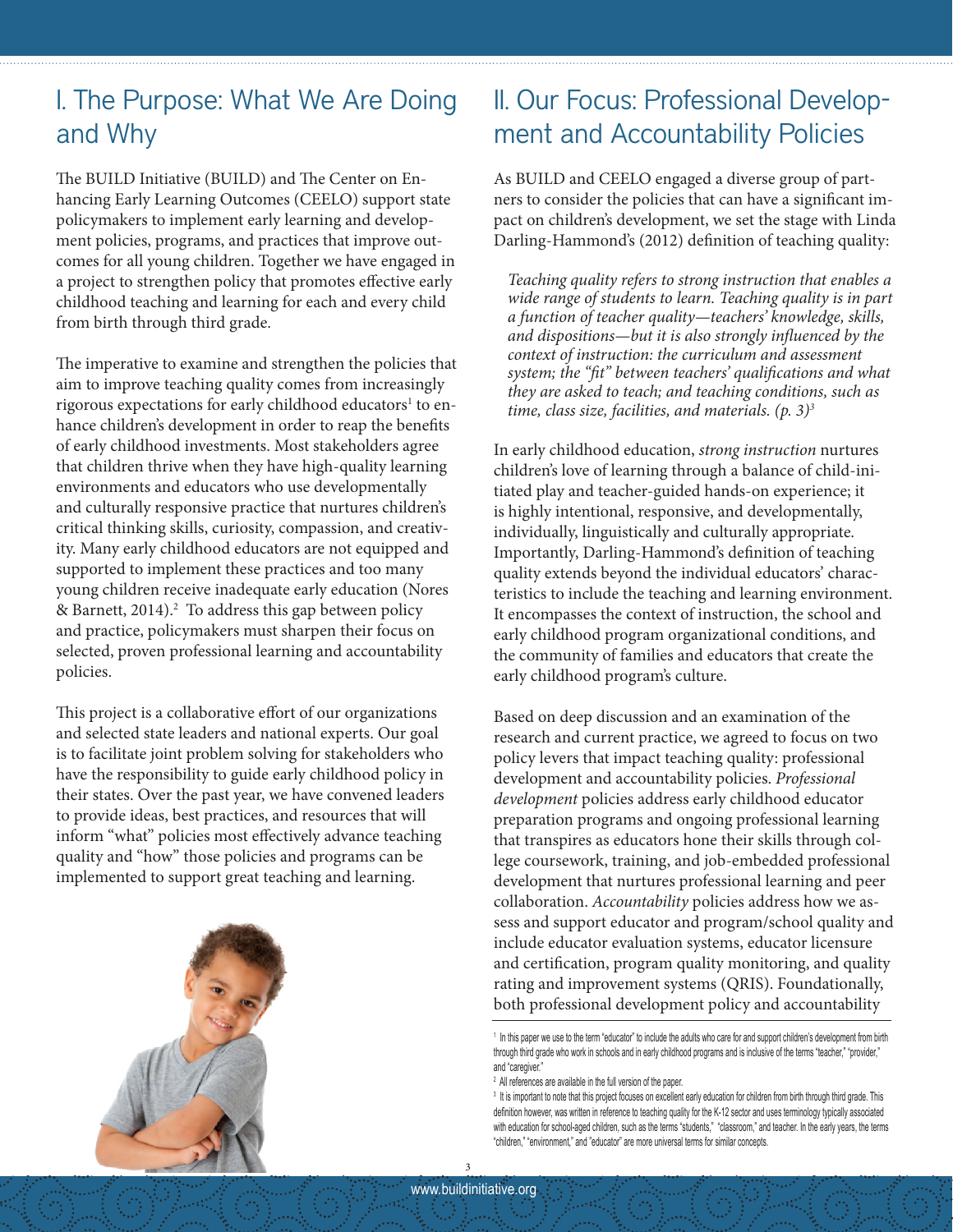

policy are aligned to state and national standards for children's learning, professional practice, and program quality. Together, these two policy levers can cultivate great teaching and help to create collaborative teaching environments in which educators and students excel.

Throughout the project, the following questions have guided our work:

- What are the consistent supports and sensible accountability systems needed to drive teaching quality that will result in improved outcomes for children?
- What guidance can we give to states about the powerful and few core state policies that improve teaching quality and result in significant outcomes for children?

Through our collaboration with national experts and state leaders, we have begun to develop answers to these questions. First, we explore the consistent supports—professional development and accountability policies—that drive teaching quality and then we discuss recommendations for the powerful and few core state policies to promote effective early childhood teaching and learning for each and every child.



### III. Consistent Supports and Sensible Accountability Systems Needed to Drive Teaching Quality

To arrive at an understanding of the consistent supports and accountability systems needed to drive teaching quality, we worked with states to explore the challenges that policymakers encounter as they implement professional development and accountability policies that impact birth through third grade teachers. We note that there are three factors that can determine whether policies are effective.

- *Evidence-Based Policies and Practices:* The extent to which policies and practices are based on evidence that suggests they will reach the intended outcomes. *1*
- *State and Local Capacity:* The extent to which there is sufficient human and organizational capacity at the state and local levels to ensure that evidence-based policies and practices can be implemented with fidelity. *2*
- *Policy Coherence:* In what ways do evidence-based policies and practices fit together within the birththird grade sector? *3*

Our colleagues also raised particular challenges that influence the implementation of effective teaching for all children, in every setting, every day. More specifically, they surfaced four "problems of practice."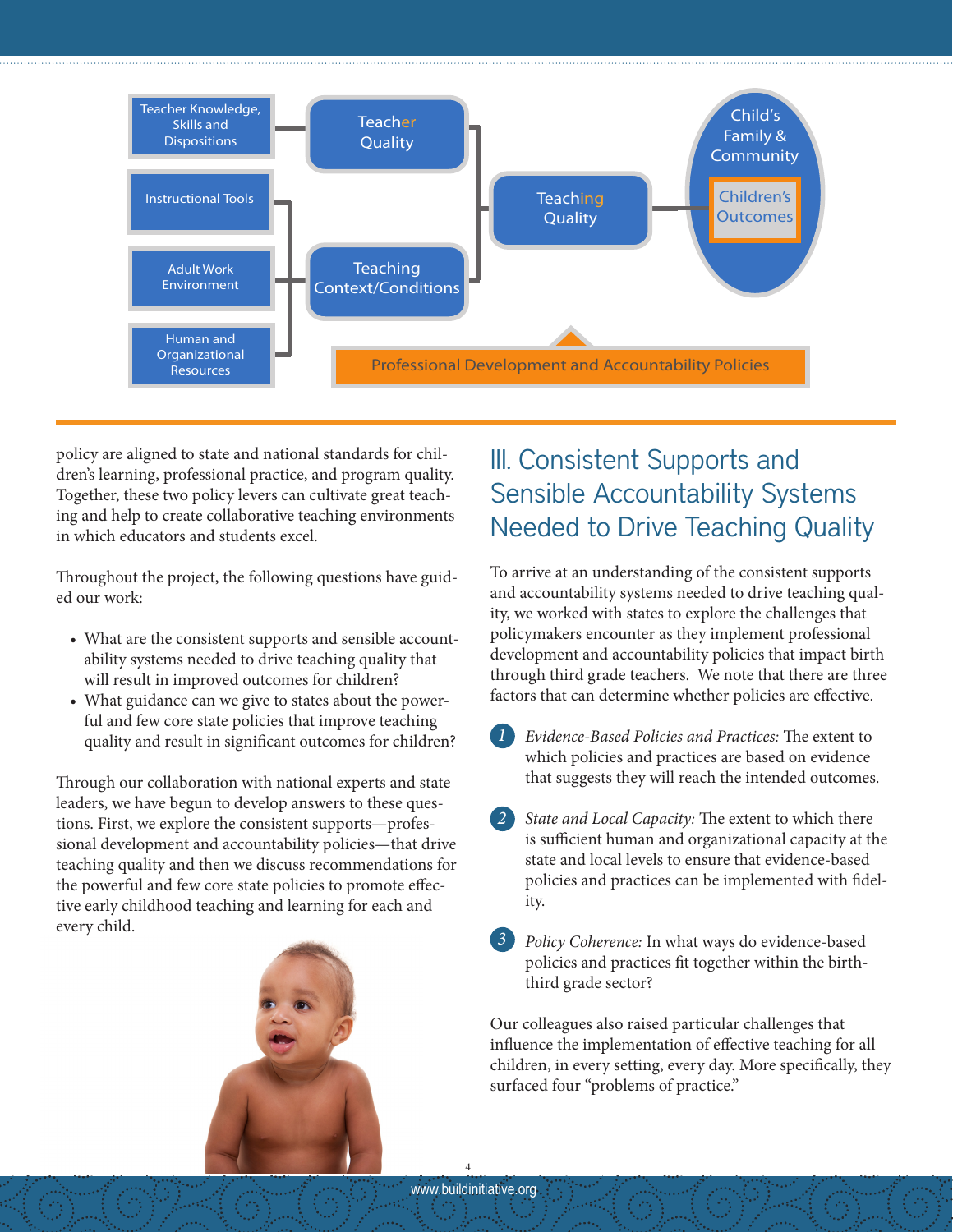#### **1. Ensuring racially, culturally, and linguistically competent teaching for each and every child.**

Teaching and caring for young children necessitates a strong understanding of the culture and community context surrounding them in their classrooms and families. Educators' ability to honor children's differences with individualized teaching and learning is foundational for children's development and building positive dispositions toward learning. However, a great deal of early education policy does not explicitly address how children's identities–in terms of ethnicity, language, culture, ability, and socioeconomic status shape teaching and learning. As a result, accountability and professional development strategies may not adequately support culturally and linguistically responsive teaching and effective instruction for children with disabilities. The ongoing reflective practice that is needed to support the development of this deep understanding of children is seeded in educators' preparatory work and grows through ongoing reflection and improvement in an educators's practice, with an intentional emphasis on cultural and linguistic diversity. Indeed, job-embedded support for educators as they engage in sustained learning about themselves and the children they care for is essential to nurturing our diverse young children's development.

**2. Focusing professional development policies on effective teaching practices.** Given the diverse experience, qualifications, and job responsibilities of the early childhood workforce, a multifaceted yet targeted approach to professional learning is needed to support early childhood educators. Early childhood education researchers are continuously learning more about the best ways to support teaching quality (Neuman & Kamil, 2010). For instance, numerous studies have found that coaching focused on particular curricular objectives yields promising results for teaching and children's learning (Zaslow, Tout, Halle, Whittaker, & Lavelle, 2010). Research suggests that rigorous preparation, professional learning that is grounded in educators' experiences, and supportive teaching conditions that promote collaboration can boost teaching quality.



#### **3. Achieving coherence in educator accountability**

**policy.** Numerous accountability policies affect the birth-third grade early childhood workforce. Currently, early childhood accountability policies are set at different levels of government (i.e., federal, state, and local), apply to different sectors (e.g., child care and education) and target different components of early childhood education programs (i.e., program, classroom, and educator). As a result, early childhood educators are faced with varied program standards and subjected to divergent monitoring procedures that focus on different aspects of their practice. This challenge is particularly acute for educators in state-funded prekindergarten programs and in early childhood special education classrooms because the public school teacher evaluation frameworks may apply to them, but the frameworks may not be grounded in early childhood best practice. When accountability reforms are perceived as disjointed, educators and other stakeholders may question their value, resulting in confusion and lack of commitment to improvement. To enhance young children's development and learning, our policies should focus on the key indicators that reflect a shared definition of teaching quality and provide meaningful information to educators. Policies should be used to promote professional learning and educator leadership, with multiple measures of assessment to inform teaching and learning. Streamlined accountability for early childhood programs is essential so that scarce resources–most importantly, educators' and leaders' time–may focus on providing each and every child with deep learning opportunities.

**4. Integrating teaching conditions into states' professional development and accountability policies.** Supportive teaching conditions are essential for educators to implement practices that will help children reach significant developmental milestones (Almy & Tooley, 2012). Fullan (2007) argues that children's learning depends on "every teacher learning all the time" (p. 1) and that supportive teaching conditions are critical to promote a culture of collaboration, mutual respect, and sustained professional learning in which teachers and children thrive. Indeed, research shows that early childhood educators "seek work environments that have a high level of staff cohesion and collaboration, effective administration, and opportunities for teacher leadership" (Whitebook, 2014, p. 13). Several tools exist to help leaders organize school and program environments so that educators have key supports, such as time to plan, collaborate,

5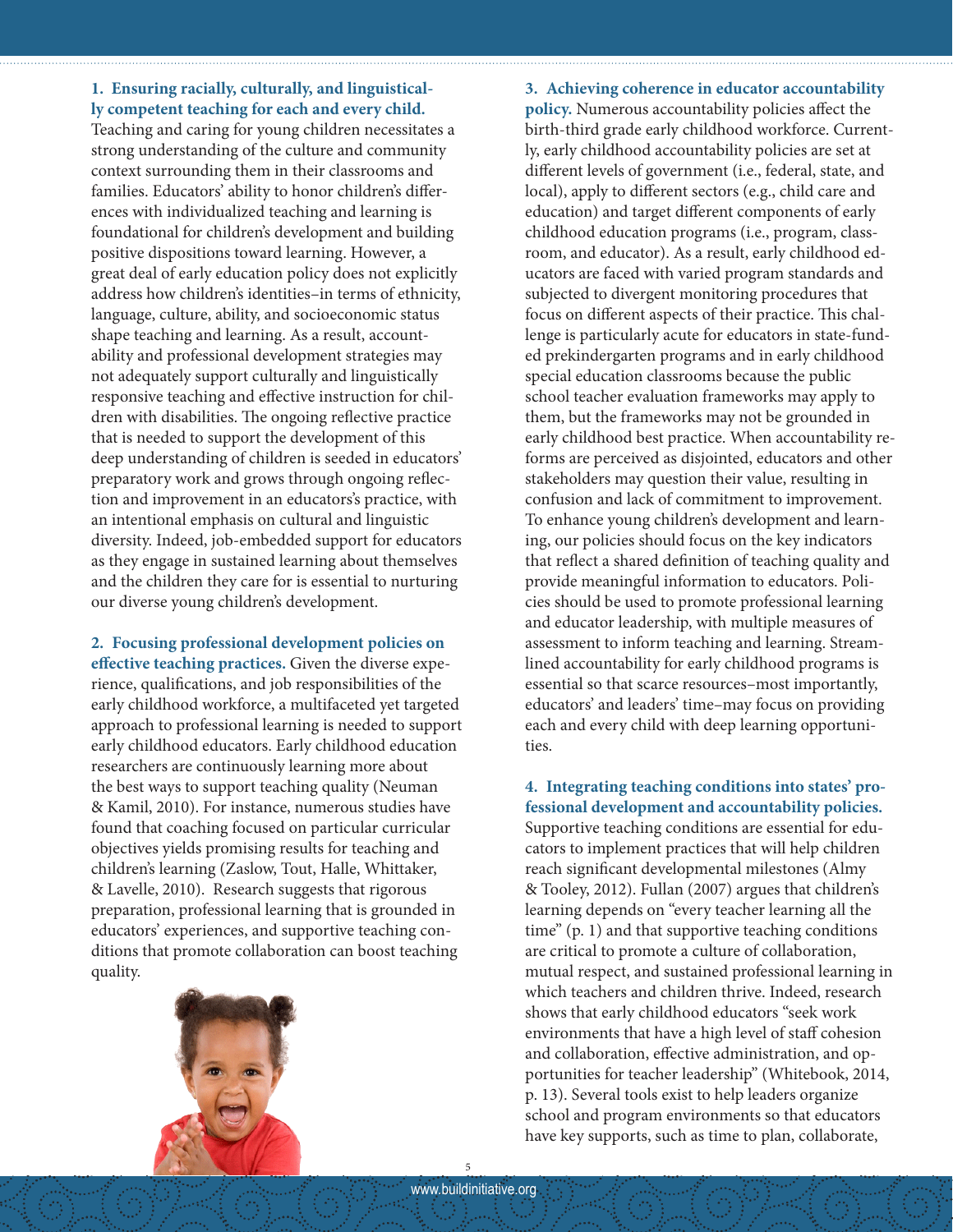and provide instruction. Support for adult well-being, fair compensation, collaborative professional development, mutually respectful leadership, and coherent instructional guidance are also aspects of a productive and positive work environment. As part of this project, BUILD and CEELO have developed a [teaching conditions discussion guide and crosswalk](http://teaching conditions discussion guide and crosswalk) of several tools to help stakeholders examine early childhood teaching conditions and identify the organizational supports needed for educators to best support their children's development. As policymakers look to advance teaching quality, it will be critical to embed these key constructs into states' professional development and accountability policies.

#### IV. Guidance About the "Powerful and Few" Core State Policies that Improve Teaching Quality

Informed by the collaboration of state and national leaders, we have identified four policies that we suggest represent the highest value and most coherent set of policies, "the powerful and few," that can improve teaching and learning for children birth through third grade. As policymakers look to customize these recommendations to their state context, it will be essential to take stock of their state's early childhood system To do so, they will need to (1) engage practicing educators, program instructional leaders, and higher education faculty in the process, (2) select policy tools with which to exert priorities and change practice based on their state's political context. and (3) invest in the supports and resources that will be needed to assure there is sufficient capacity to enact these policy reforms.

#### **1. States have a professional learning policy that promotes positive teaching conditions for all roles in the birth-third grade workforce.**

The policy requires using appropriate measures, methods, and tools to design individual professional learning plans for each role in the early childhood workforce, including



educators, paraprofessionals, instructional leaders and coaches, and administrators. In addition, the policy ensures there are sufficient resources for professional learning to be meaningful, useful, timely, relevant, and job-embedded. The state policy supports the implementation of positive teaching conditions that include operational flexibility and sustained supports for continuous improvement. The policy promotes adult well-being and a culture of collaboration and emphasizes the importance of providing educators with sufficient time to work together as they design differentiated instruction that builds on a deep understanding of children's strengths and abilities. It also encourages teaching that is responsive to culturally diverse families and engages and supports families in the teaching and learning process.

#### **2. States have an educator evaluation policy that promotes professional learning for all roles in the birththird grade workforce.**

States review and refocus educator evaluation and accountability approaches with the explicit goal of developing comprehensive, and intentional professional appraisal processes that support professional growth as well as children's development. With this policy shift, states will promote coherence between birth-5 and PreK-12 systems by embedding aligned expectations for teaching quality within the QRIS and other educator accountability frameworks. The policy requires the use of developmentally and culturally appropriate measures, methods, and tools to assess the professional competencies of a highly effective professional that is relevant for each role/setting in the early childhood workforce. The policy specifically requires the use of a valid and reliable measure of children's growth for birth-third grade educators (e.g., portfolio or other framework) and bans the use of *standardized measures* that have not been specifically designed or validated for the children being assessed. This approach uses appropriate methods of considering the adult's role in children's learning as one indicator of effectiveness and the working conditions and child/family characteristics that influence teaching quality and children's learning. The policy provides sufficient resources to ensure that those responsible for evaluating teaching quality have the skills needed to fairly evaluate early childhood educators and for the findings of the ratings to be meaningful, useful, timely, and relevant to the specific role. Further, results are used to support educators as they reflect on their practice and develop individual professional development plans; negative consequences are minimized.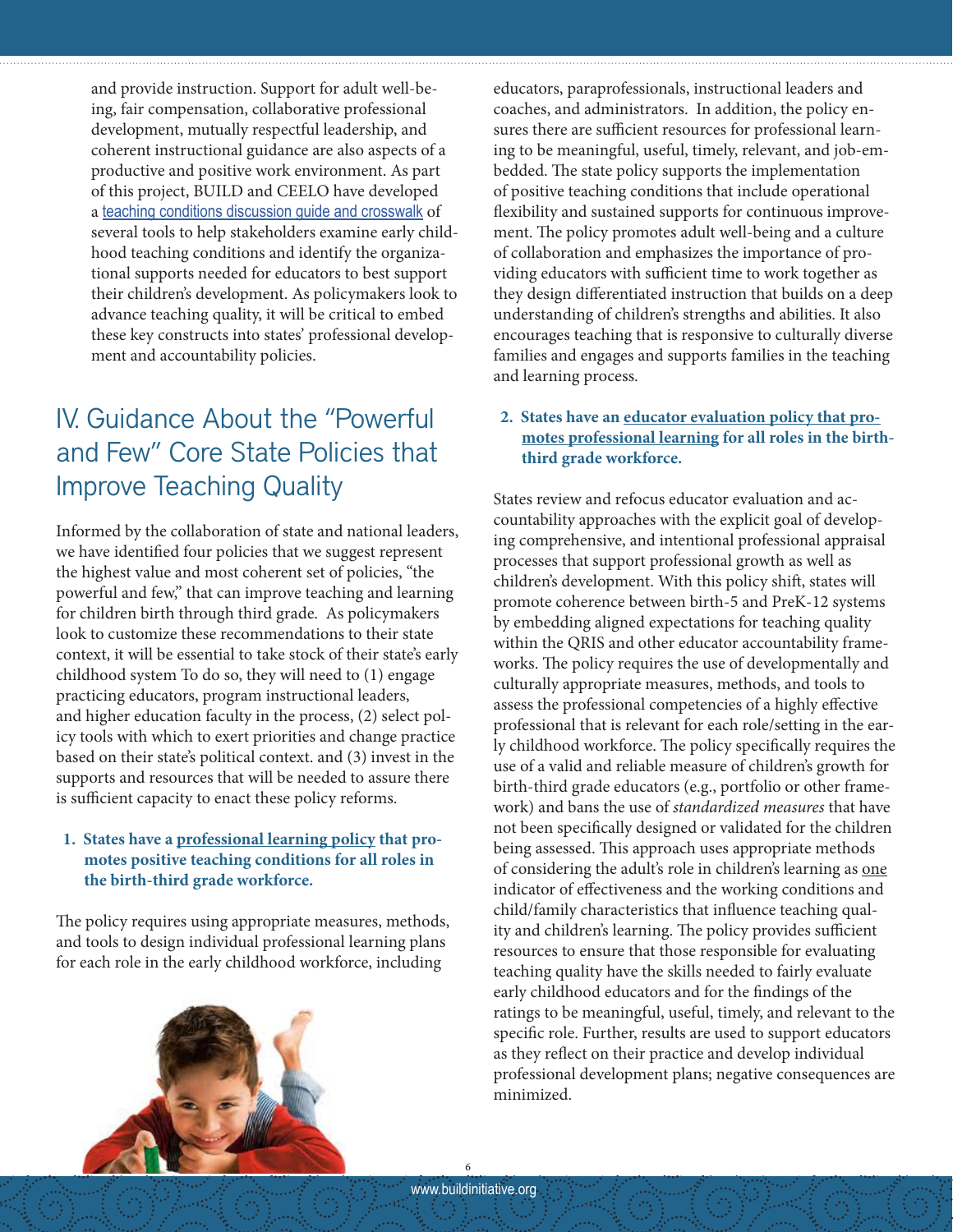**3. States embed expectations for the use of developmentally, individually, linguistically, and culturally appropriate instructional tools within QRIS, PreK, and other program standards.**

States encourage the use of comprehensive and integrated curricula and formative assessments that support educators as they enact highly intentional, responsive, and developmentally and culturally appropriate practices. State policy should not mandate the use of one set of instructional tools or prescribe curricula. Rather, policy should empower instructional leaders and educators to work together to select and implement tools that facilitate individualized and rigorous instruction that helps culturally, linguistically, and ability-diverse children and families to thrive. It is vital that instructional tools be meaningful and valid; they must build on the experience, content knowledge, and abilities that young children bring to their learning.

**4. States amend early childhood educator and leader credentialing and licensure policies to assure the birth-third grade workforce has demonstrated competence specific to early childhood education and culturally responsive teaching.** 

States review and amend workforce competency standards and certifications that apply to all roles in the birththird grade workforce. Accordingly, states also examine and strengthen the capacity of early childhood educator preparation programs and support faculty that have the knowledge, skills, and experience to teach candidates about culturally responsive practice. Faculty have the experience and expertise to support educators and leaders through preparatory field experience and coursework to meet new requirements. It is essential that practicing educators and higher education faculty be actively involved in this process.

#### V. Next Steps

BUILD and CEELO have taken step towards underscoring key policy and practice challenges our field currently faces in our goal to dramatically improve the quality of early childhood teaching and young children's learning. But we know change happens incrementally, and, therefore, will continue to tackle these challenges together with our state and national colleagues. As we look to the future, we intend to tailor supports to states specifically on the aforementioned policy recommendations. Together we will continue to champion strategic policymaking that advances quality teaching and learning.

To learn more, please review the related resources that have been developed for this initiative:

- 1. [Sharpening the Focus: State Policy to Promote Effective](http://qrisnetwork.org/resource/2015/sharpening-focus-state-policy-promote-effective-teaching-improves-learning)  [Teaching that Improves Learning](http://qrisnetwork.org/resource/2015/sharpening-focus-state-policy-promote-effective-teaching-improves-learning)
- 2. Sharpening the Focus: State Policy to Promote Effective [Teaching that Improves Learning – Policy Brief](http://qrisnetwork.org/resource/2015/sharpening-focus-state-policy-promote-effective-teaching-improves-learning)
- 3. [Teaching Conditions Discussion Guide and Crosswalk](http://qrisnetwork.org/resource/2015/sharpening-focus-state-policy-promote-effective-teaching-improves-learning)
- 4. [Teaching and Learning Resource List](http://qrisnetwork.org/resource/2015/sharpening-focus-state-policy-promote-effective-teaching-improves-learning)
- 5. [Learning Table Landing Pad](http://qrisnetwork.org/resource/2015/sharpening-focus-state-policy-promote-effective-teaching-improves-learning)

www.buildinitiative.org 7